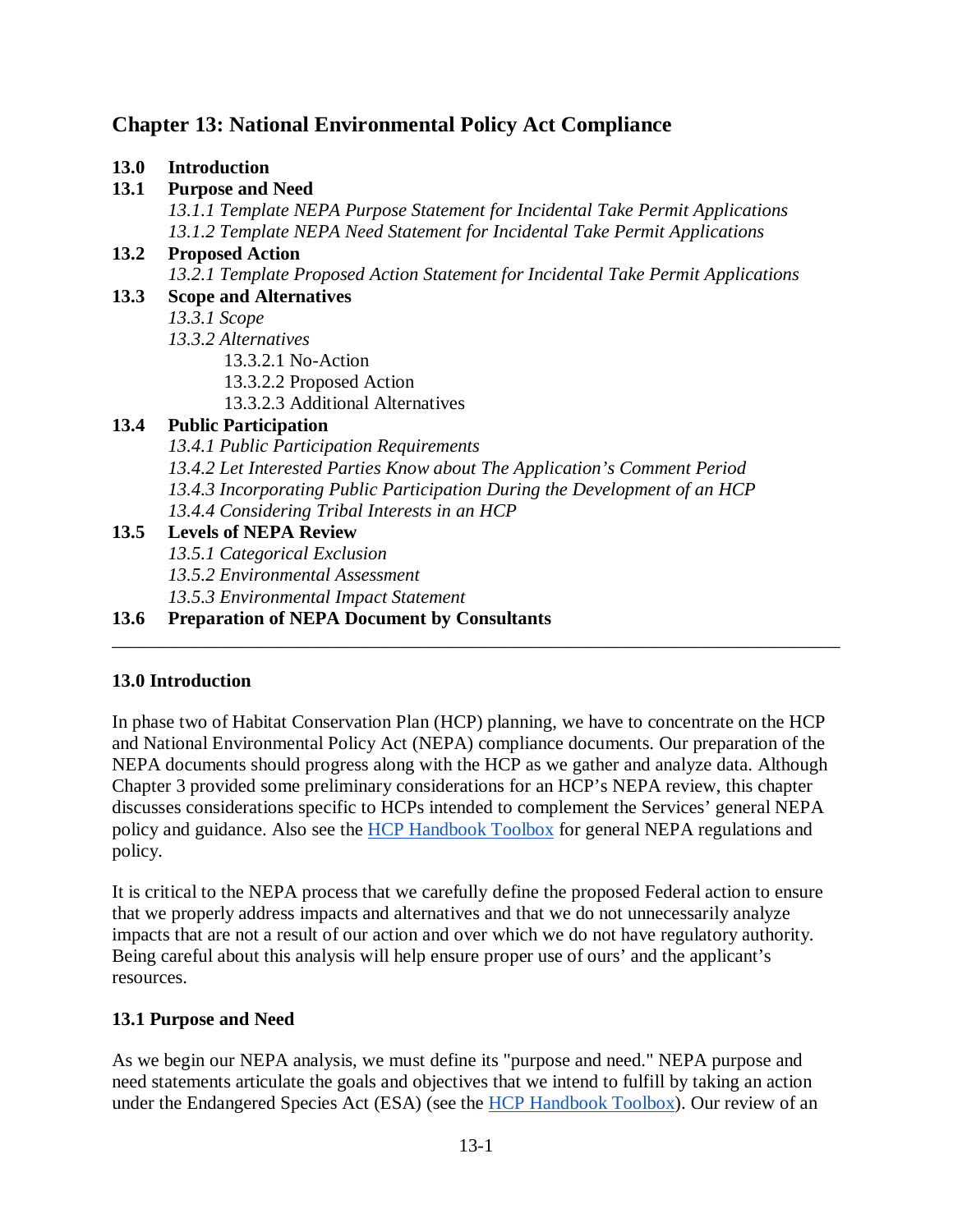HCP and issuance of an incidental take permit in accordance with the ESA and its implementing regulations provide the underlying purpose and need to which we are responding by proposing alternatives including the proposed action (40 CFR 1502.13).

Applicants must provide a project description and alternatives they considered in their HCP (Appendix B). This description defines the applicant's proposed activity that would result in incidental take - the possible incidental take is the underlying "need" for our proposed Federal action. However, we consider our purpose and need as being distinct from that of the applicant (43 CFR 46.420, or 40 CFR 1502.13). We do not consider the need for a particular development or land use, but rather our more narrow need to determine whether this non-Federal activity complies with the ESA. We can define the purpose and need as follows:

- Our purpose is to fulfill our section  $10(a)(1)(B)$  conservation obligations under the ESA.
- Our need is to fulfill these legal obligations in response to an applicant's HCP and request for an incidental take permit.

When we cooperate or share the lead with other Federal agencies, the purpose and need may expand to encompass that agency's actions, and we might use a joint purpose and need statement. An agreed-upon purpose and need statement can prevent later disagreement or confusion that may delay completion of the NEPA process. We should invite other Federal agencies to cooperate early in our project review so that we can benefit from their expertise in areas such as wetlands, water quality, etc., and so that other Federal agencies can make their decisions based on the expanded review of the EA or EIS.

We provide the following two subsections (13.1.1 and 13.1.2) as suggested template language for drafting NEPA documentation for HCP reviews. Also see the samples from completed actions provided in the [HCP Handbook Toolbox.](https://www.fws.gov/endangered/what-we-do/hcp-handbook-toolbox.html#Ch13)

## *13.1.1 Template NEPA Purpose Statement for Incidental Take Permit Applications*

*Suggested Template Language:* The Service's purpose in considering the proposed action is to fulfill our authority under the Endangered Species Act (ESA), section 10(a)(1)(B). Non-Federal applicants, whose otherwise lawful activities may result in take of ESA-listed wildlife, can apply to the Service for incidental take authority so that their activities may proceed without potential violations of section 9.

To carry out these responsibilities, we must comply with a number of environmental laws and regulations, Executive Orders (EO), and agency directives and policies. As the Service fulfills these responsibilities and obligations, we will:

- ensure that issuance of the incidental take permit and implementation of the HCP achieve long-term species and ecosystem conservation objectives at ecologically appropriate scales, and [*Consider ecosystem partnerships or prior obligations to other agencies. What do we want for the covered species in the plan area?*]
- ensure that the conservation actions approved with issuance of the incidental take permit occur within a spatially explicit Landscape Conservation Design capable of supporting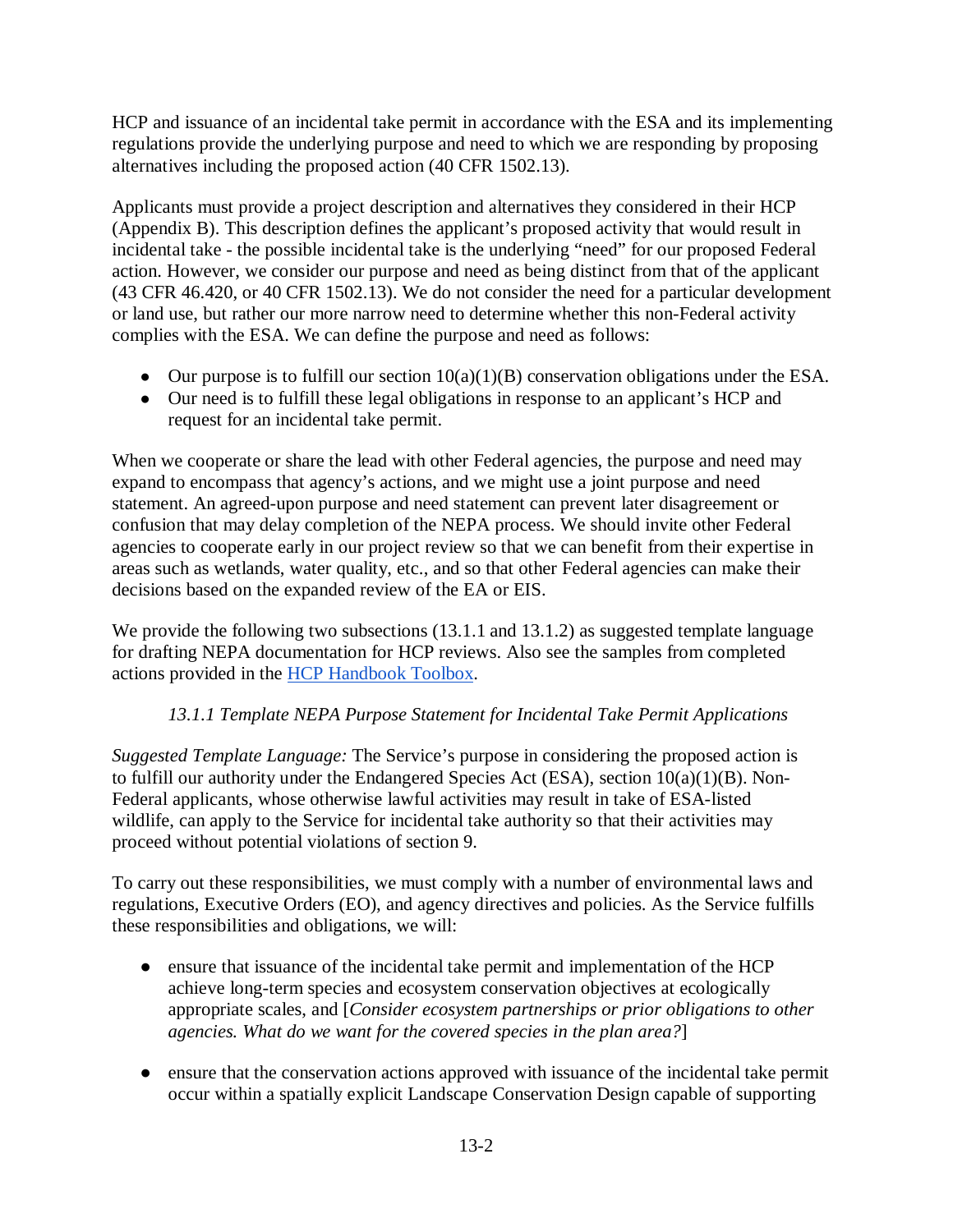species mitigation projects over the long-term, or for a period commensurate with the nature of the impacts. [*Consider any available formal recovery planning for the species or affected species population, results of any Landscape Conservation Planning, resiliency to climate change effects, etc. How do our purposes related to the application fit into our greater ecosystem responsibilities?*]

#### *13.1.2 Template NEPA Need Statement for Incidental Take Permit Applications*

*Suggested Template Language:* Section 10 of the ESA specifically directs the Service to issue incidental take permits to non-Federal entities for take of endangered and threatened species when the criteria in section  $10(a)(2)(B)$  are satisfied by the applicant. Once we receive an application for an incidental take permit, we need to review the application to determine if it meets issuance criteria. We also need to ensure that issuance of the incidental take permit and implementation of the HCP complies with other applicable Federal laws and regulations. We must ensure our permit decision complies with the National Historic Preservation Act; treaties; and Executive Orders 11998, 11990, 13186, 12630, and 12962. In addition, the Service enforces the Bald and Golden Eagle Protection Act (BGEPA), the Migratory Bird Treaty Act (MBTA), and other requirements of the ESA in addition to section 10. If we issue an incidental take permit, we may condition the permit to ensure the permittee's compliance with BGEPA, MBTA, and all ESA requirements.

On [*date*], the Service received an application from [*applicant*] for an incidental take permit under the authority of section  $10(a)(1)(B)$  of the ESA. If the application is approved and the Service issues a permit, the incidental take permit would authorize [*applicant*] to take [*covered species*][*as appropriate, any permit may also contain other measures to mitigate (avoid, minimize, and compensate) adverse effects to other Service-jurisdiction resources, such as listed plants, marine mammals, migratory birds, or eagles*] as a result of their [*list and describe proposed covered activities*]. The Service has prepared this [*NEPA document name*] to inform the public of our proposed action and the effects of the proposed action and its alternatives, seek information from the public, and to use information collected and analyzed to make better informed decisions concerning this incidental take permit application.

## **13.2 Proposed Federal Action**

NEPA and its implementing regulations require agencies to analyze the environmental impacts of proposed Federal actions and to prepare an environmental impact statement (EIS) for any major Federal action "significantly affecting the quality of the human environment." Interior Department regulations (43 CFR 46.30 and 46.100) provide that our proposed action is subject to the procedural requirements of NEPA if it would cause effects on the human environment (40 CFR 1508.14).

Defining the proposed Federal action is the first step to properly determine the scope of impacts we must consider, and to identify the alternatives we must evaluate. For purposes of decisions we make under ESA section 10, the definition of a "major Federal action" is relatively straightforward. The regulations define "major Federal actions" as including "actions approved by permit …." 40 CFR 1508.18(b)(4). The Services are responding to an "application for a proposed Federal action;" the requested Federal action ultimately being an issuance of an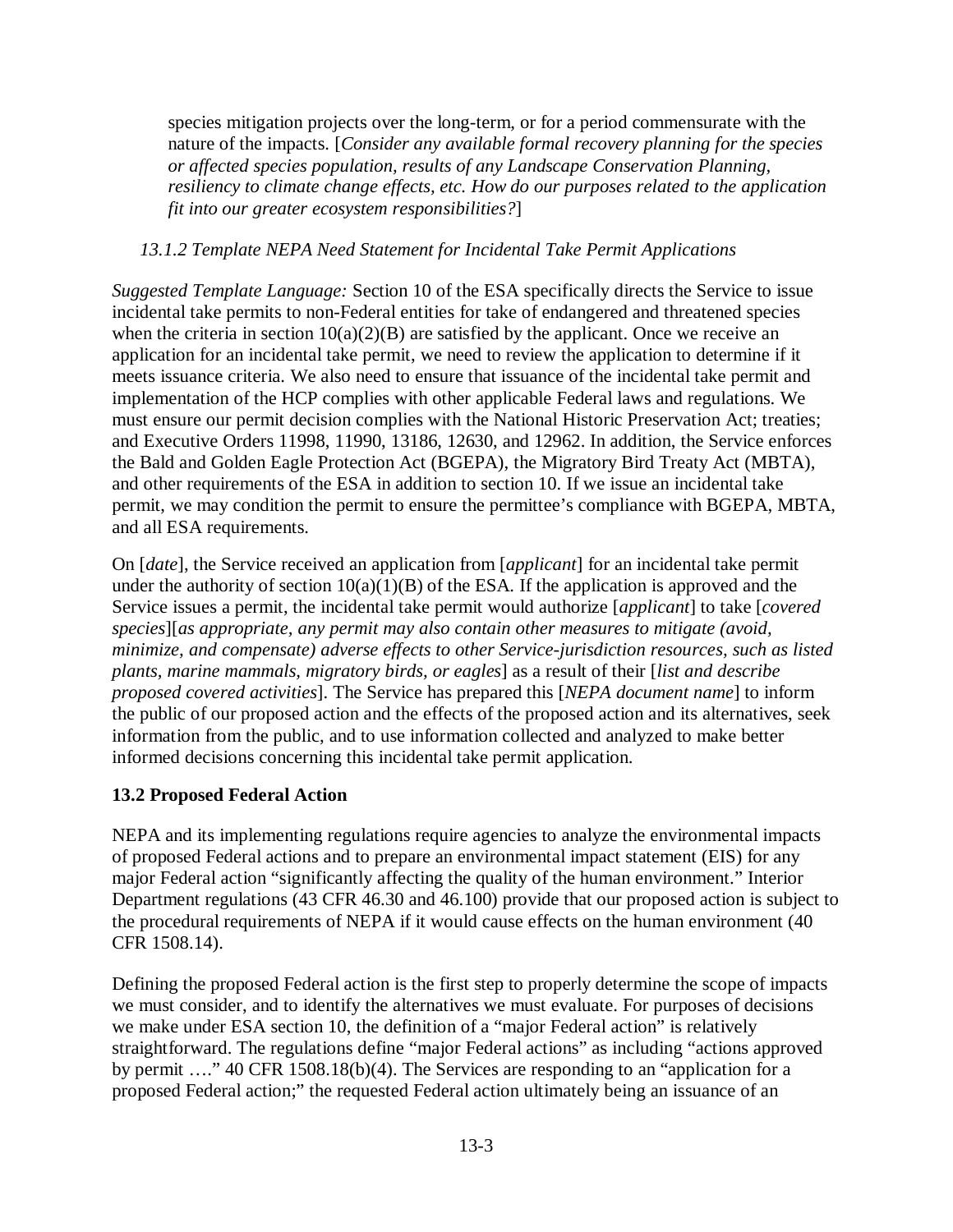incidental take permit based on implementation of conservation measures provided in the associated HCP. Some of the multiple project or applicant structures described in Chapter 3.4 may need special consideration in defining the Federal action. For example, if we develop a general conservation plan (GCP) on our own initiative then there is no applicant seeking to become the central, master permit holder (see Chapter 3.4.3). In addition, the specific activity that a section 10 permit authorizes, the incidental take of endangered species, may be merely one component of a large project involving non-Federal activities that do not require Federal review or authorization. Determining whether our NEPA analysis should consider the impacts of that larger activity requires analysis of the extent of our "control and responsibility" over the applicant's overall project (40 CFR 1508.18).

Properly defining the action subject to our control and responsibility requires a qualitative assessment of the applicant's project and the role of the Service with respect to that project. The Service's ability to exercise discretion over an ESA permit applicant's non-Federal activities is limited to ensuring the non-Federal entity's permit application meets the statutory and regulatory criteria in section  $10(a)(2)(B)$  of the ESA and 50 CFR 17.22 (b)(l) and 17.32(b)(l). This means that our ability to exercise control and responsibility over an applicant's non-Federal activities under the ESA is limited to what is "necessary or appropriate for purposes of the plan" (50 CFR 17.22 (b)(1)(iii)(D)). This interpretation is consistent with the basic tenet that the Service does not authorize the applicant's activities causing the incidental take, but rather the take resulting from the applicant's activities. We have control over the Federal action via our ESA authority to determine whether an application complies with ESA and to place modifying conditions on the incidental take permit to ensure ESA compliance. Sometimes the species at issue may be limited to a small geographic area of a larger project. Given the definition of "purpose and need," the Services' limited regulatory role, and, possibly, our limited geographic nexus with a project, we may not have an obligation to assess impacts of the entire private undertaking.

The extent of the Service's environmental review under NEPA is dictated by the environmental effects triggered by the federal action – issuance of the ITP and required conservation actions of the HCP. HCPs proposed by applicants can range from small (less than an acre) singledeveloper HCPs to large regional HCPs that cover a myriad of Covered Activities over millions of acres. Decisions concerning the appropriate scope of analysis under NEPA must therefore be made on an HCP-by-HCP basis.

For all HCPs, the Service's range of analysis must address the impacts of the activity(ies) for which ITP coverage is requested (i.e., the Covered Activities).

In determining whether additional NEPA analysis is required, the extent of the Service's NEPA obligations can be considered at two ends of a spectrum. In both cases, we must consider whether the federal action, in this case the ITP, is the legally relevant cause of the effects which must be analyzed. Simple "but for" causation is not enough. There must be a reasonably close causal relationship between issuance of the ITP and the effects under consideration to require analysis under NEPA. On one end, if the issuance of the ITP for a portion of the project is sufficient to grant legal control over a large portion or all of the project, then all the resulting environmental effects of the project may need to be considered under NEPA. If a project's viability is founded on the Services' issuance of the ITP, then all the resulting environmental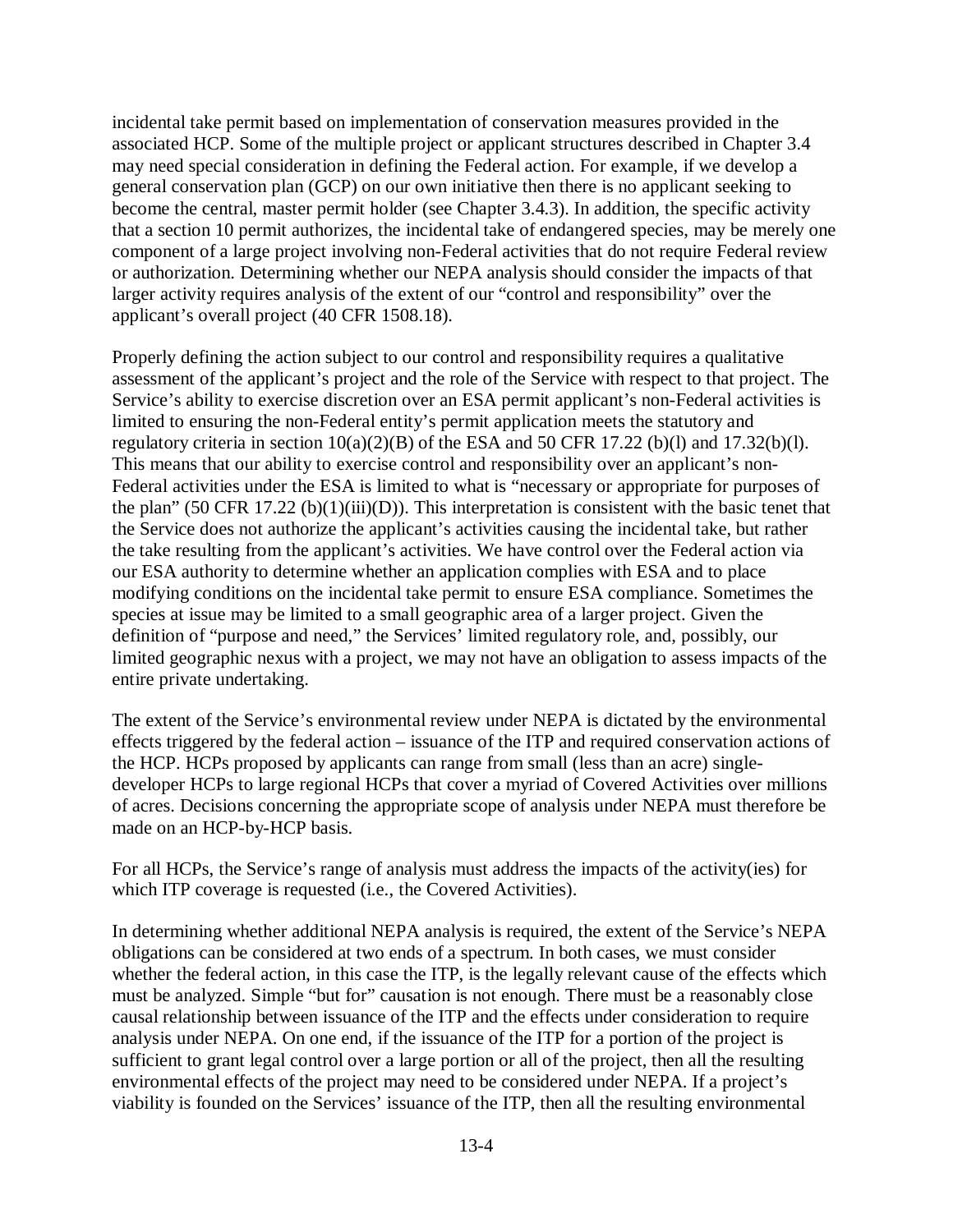effects of the project may need to be considered under NEPA. For example, the geographic location of the Covered Species may be so integral to the project (e.g., the species occur on a portion of the project site that is critical to the entire project) that the ITP is required for the project to proceed. Thus the Services' analysis for NEPA purposes may include portions of the project beyond where the Covered Species occur.

At the other end of the spectrum, if a major portion of the project could proceed without the ITP, then the Services' analysis may be more limited (for example, where the Covered Species occur only in a peripheral area of the project site that is not critical to the viability of the project). Because the ITP would not be needed for the project to occur in this case, the Service generally would not need to analyze the effects of the entire project under NEPA, and would issue an ITP that only covers the limited area of the project site. Thus the scope of analysis can be narrow at this end of the spectrum, limited to the impacts of the activity(ies) associated with issuance of the ITP and required conservation actions of the HCP.

When implementing our ESA authority, it is also within our jurisdiction to ensure that activities covered by the permit will be in compliance with other laws under our authority, for example the Migratory Bird Treaty Act (MBTA), Marine Mammal Protection Act, and Bald and Golden Eagle Protection Act (see these laws in the [HCP Handbook Toolbox\)](https://www.fws.gov/endangered/what-we-do/hcp-handbook-toolbox.html#Ch13). We must also consider other Federal authorizations necessary for elements of a non-Federal project when defining the proposed Federal action and identifying the scope of impacts to consider, as discussed further below.

The Federal action for NEPA purposes includes consideration of the following components:

- The covered activities that cause incidental take.
- The mitigation plan,
- Other procedures to support implementation of the permit and HCP, and
- Other measures as required (e.g., measures for MBTA, etc.).

## *13.2.1 Template Proposed Action Statement for Incidental Take Permit Applications*

*Suggested Template Language:* The proposed action being evaluated by this [*environmental assessment (EA) or environmental impact statement (EIS)*] is the issuance of an Endangered Species Act incidental take permit by the Service that would authorize take of [*covered species*], incidental to [*covered activities*], and implementation of the conservation plan in the associated HCP, in accordance with the statutory and regulatory requirements of the ESA.

## **13.3 Scope and Alternatives**

Under NEPA, "scope" refers to the "range of actions, alternatives, and impacts to be considered" in an environmental document (40 CFR 1508.25). The definition of "scope" applies to EISs, but the same concepts are applicable to EAs. Scoping may be helpful during preparation of an environmental assessment, but is not required (43 CFR 46.235(a)). The scope of the NEPA document includes the impacts of the specific activity requiring the incidental take permit, i.e. incidental take resulting from the covered activities and the impacts of the plan's conservation program.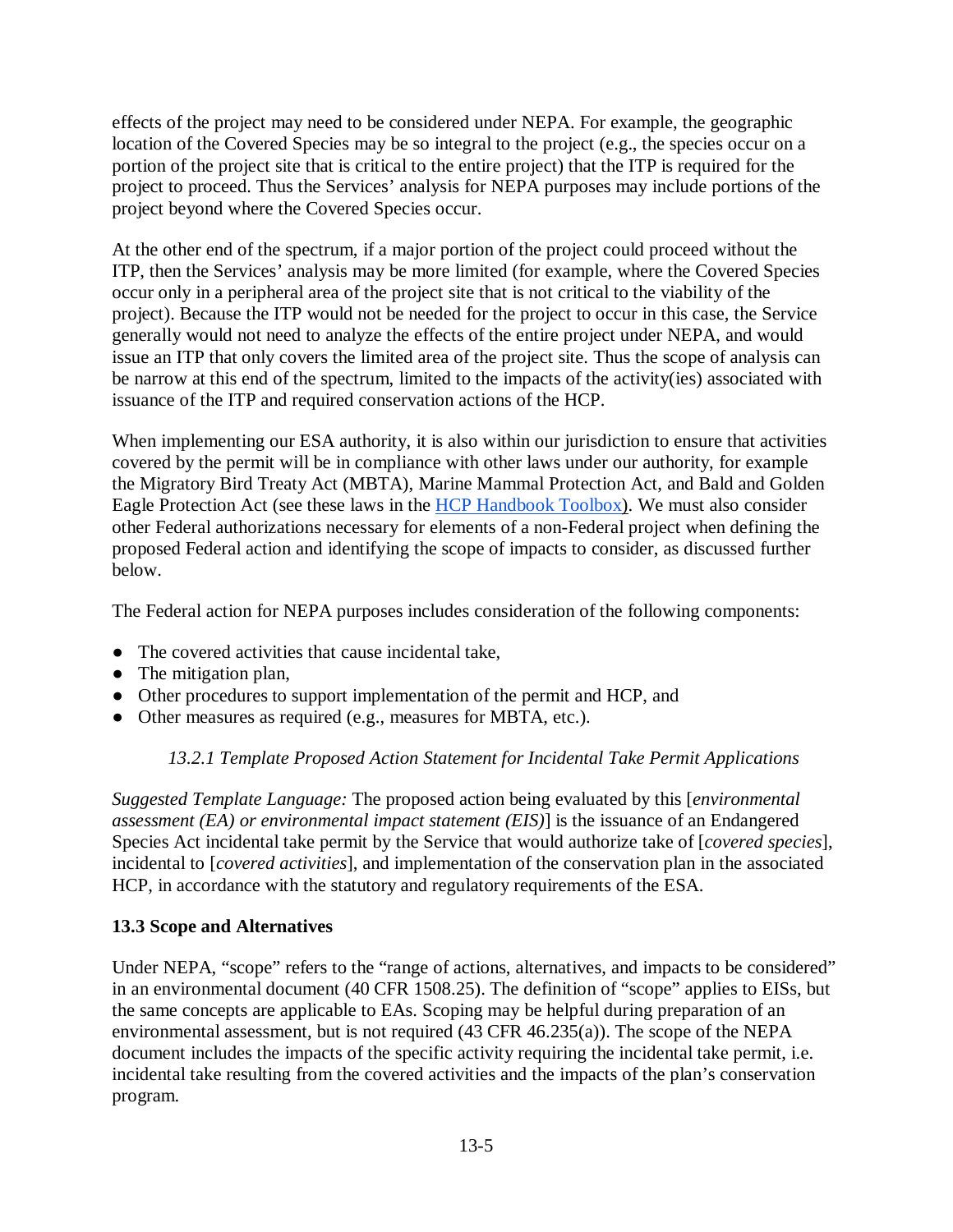#### *13.3.1 Scope*

Scoping helps us to identify the significant issues for detailed analysis. We should only analyze issues in an environmental document if they are related to potentially significant effects of the Federal action, or if they help lead to a reasoned choice among the alternatives. Not all issues that the public raises require our analysis. For us to analyze an issue, it must have a cause and effect relationship with the proposed action. Not analyzing an issue raised by the public does not diminish the value of their input. In such circumstances, we should document and explain that the proposed Federal action does not have the potential to significantly impact the resource that is of concern to the public.

For each element or aspect of the Federal action (section 13.2) we identify the following for possible analyses:

- Direct effects caused by the Federal action at the immediate time and place (40 CFR) 1508.8),
- Indirect effects caused by the Federal action later in time, or at a distance, but are reasonably foreseeable (40 CFR 1508.8 and 43 CFR 46.30), and
- Cumulative effects due to the incremental impact of the Federal action when added to other past, present, and reasonably foreseeable future actions (40 CFR 1508.7).

The direct, indirect, and cumulative effects within the scope of our analyses must be a reasonably foreseeable result of the Federal action; they must have a causal connection to our action to analyze their significance under NEPA. Once the extent of the Federal action is identified, we identify the direct, indirect, and cumulative effects as described above. These effects must have a reasonably foreseeable causal connection to our Federal action for us to analyze their significance under NEPA. As we consider the significance of the relevant environmental effects, we should not automatically prepare an EIS whenever there is uncertainty . NEPA regulations provide approaches for dealing with incomplete information (40 CFR 1502.22) that consider the extent of the uncertainties. If we are still unsure about certain effects, preparing and circulating an EA for public review can help identify the significance of environmental effects. By doing so, we can potentially reduce uncertainty, analyze fewer effects in an EIS, or possibly conclude our analyses with a finding of no significant impact (FONSI).

#### *13.3.2 Alternatives*

Alternatives (43 CFR 1502.14) explore other ways of meeting the purpose and need for an action. Analysis of alternatives presents the environmental impacts of the proposal and the alternatives in comparative form, to define the issues and provide a basis for choice among options available to the Service. As we consider a range of alternatives to include in the NEPA environmental document we can dismiss, without detailed analysis, any alternative that fails to meet our action's purpose and need. We usually do not need to consider a wide range of alternatives, but only a reasonable range that meet the purpose and need for the Federal action.

Alternatives are distinguished based on differences in their approach to resolving the purpose and need for action and the environmental impacts of implementing them, not on mere differences in cost, technical elements, etc. Put another way, alternatives should represent substantively different options for the decision maker to consider, as opposed to simply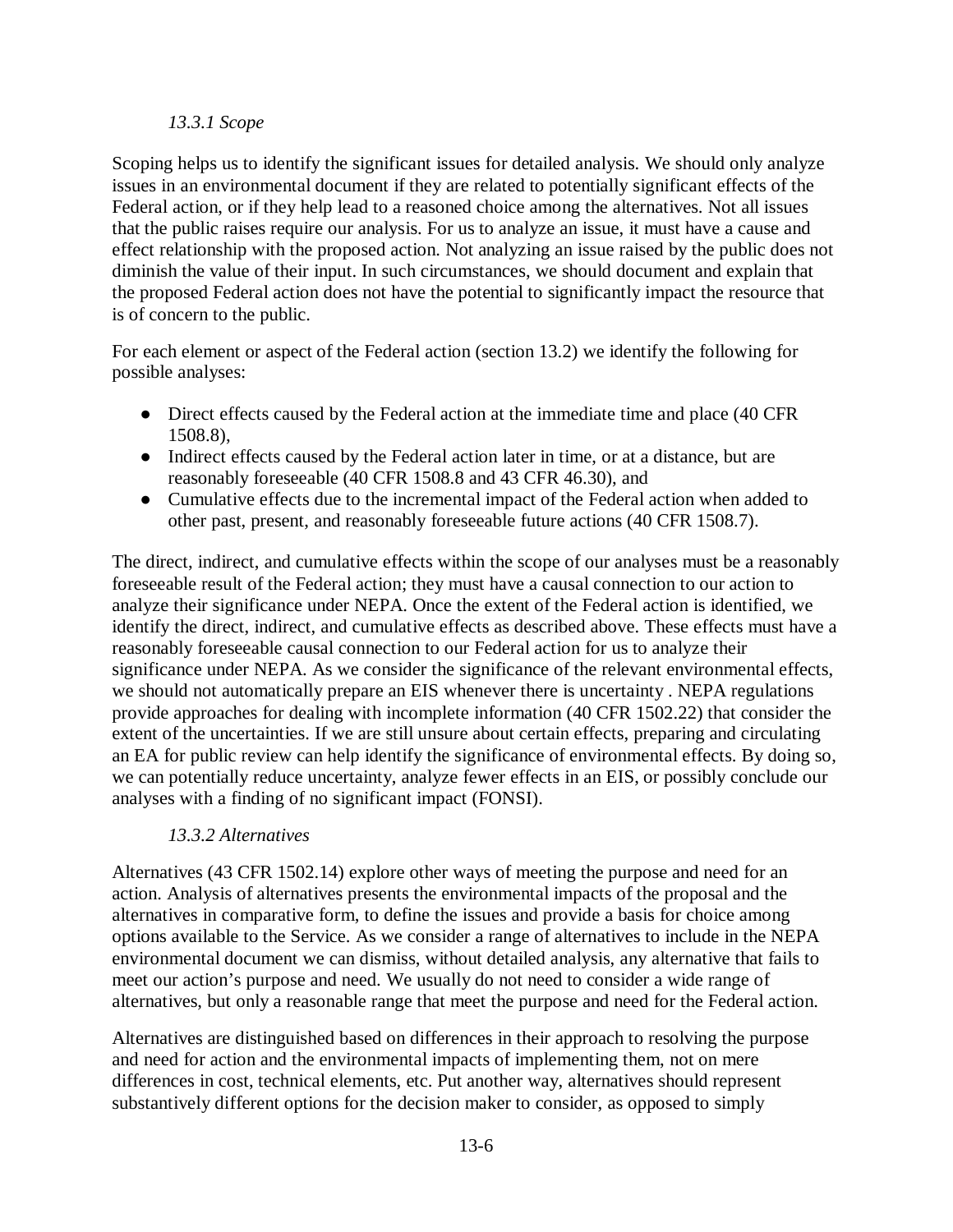representing different designs of a substantively equivalent option. In some smaller project sites, or for certain projects, where any project alternative would make the site unsuitable for the covered species, it may be appropriate to analyze only a "no-action alternative" and an "action as proposed." This is especially so if the applicant lacks options to move the project to another potential site.

### 13.3.2.1 No-Action

A "no-action" alternative must be described in each EA and EIS for HCPs. No-action means no Federal action. What would likely happen if we did not issue an incidental take permit? How might the applicant's proposed activities and effects change without an incidental take permit**?**  The "no-action" analysis gives us a benchmark to compare the magnitude of environmental effects of the action alternatives. We use the difference in effects between the no-action and the action alternatives to determine the significance of effects resulting from our permit issuance.

The "no-action" alternative can have different meanings depending on the situation. There are two distinct interpretations of "no-action" that depend on the nature of the proposed project activities under evaluation (43 CFR 46.30):

- First, ''no-action'' may mean ''no change'' from an ongoing management direction or level of management intensity (e.g*.*, activities will continue at the no take level).
- Second, "no-action" may mean "no project."

In either of these situations, consider what an applicant might do if we denied their incidental take permit. They could continue with existing land uses at "no-take" levels, they could modify their proposed project to avoid incidental take, or if there is no way for the project to avoid take, the project would not go forward

The first situation might involve an action such as updating an applicant's land management plan where ongoing programs initiated under existing legislation and regulations will continue, even as new plans are developed. In these cases "no-action" is "no change" from current management direction or level of management intensity, assuming the existing management does not result in take. Because constructing an alternative that is based on no management at all is a useless academic exercise, we may think of the "no-action" alternative in terms of continuing with the present course of action until that action is changed. Consequently, we would compare projected impacts of alternative management proposals in our NEPA analyses to those impacts projected for the existing situation. In this case, alternatives would include management plans of both greater and lesser intensity, especially greater and lesser levels of resource development. In the case of an HCP amendment proposal, "no-action" might mean "no amendment" with continued implementation of a current incidental take permit.

If the project does not involve development, but rather some operation or maintenance regime, no-action generally means the applicant will continue to operate in a way that avoids take. Examples of this version of "no-action" include timber harvesting in a manner that avoids take, parkland operation and maintenance that avoids take, utility operation and maintenance that avoids take, operation of wind turbines in a way that avoids take, etc.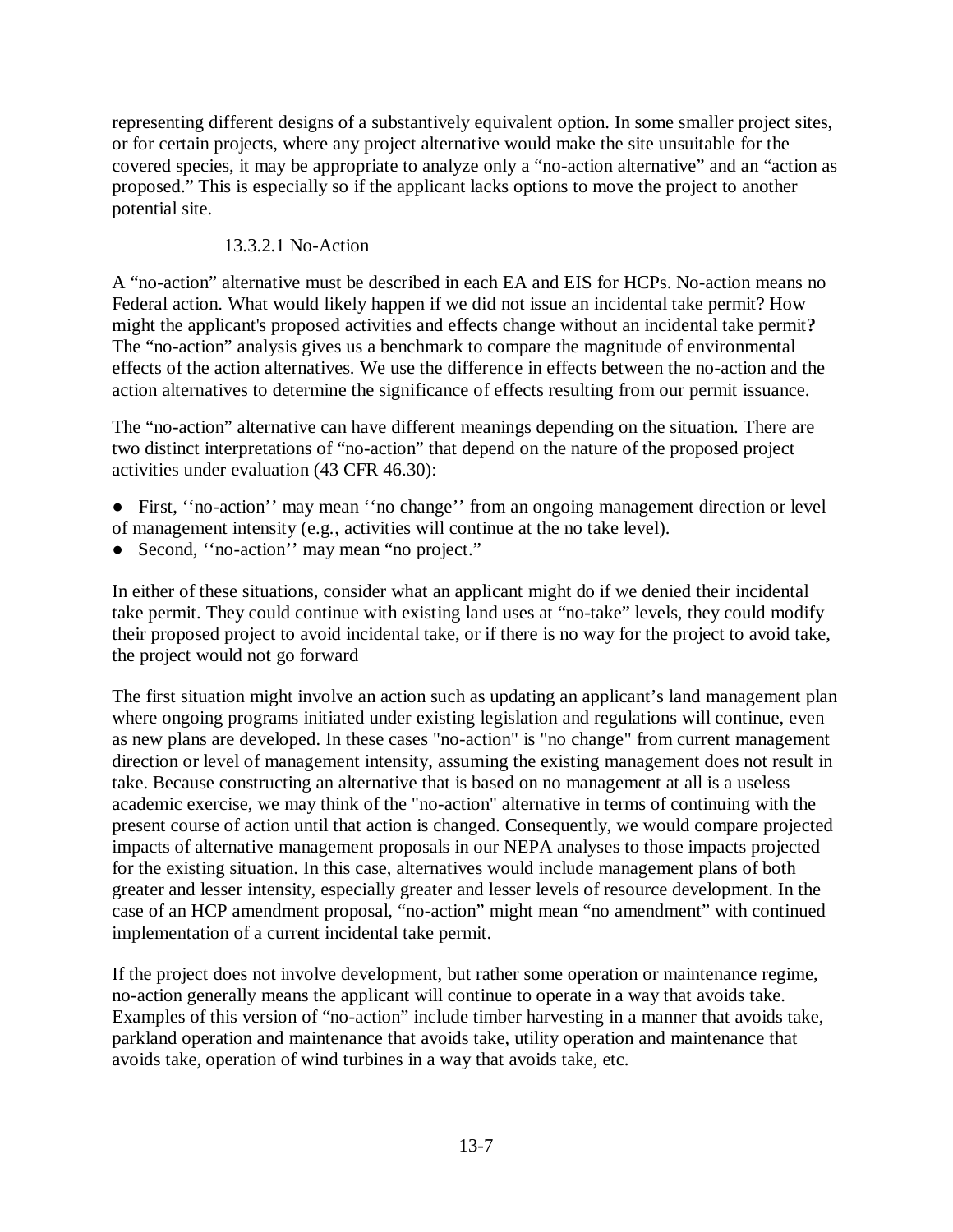In the second situation, if you use "no-action" to mean no project, three different scenarios may result: (1) no development occurs, (2) the applicant might be able to reconfigure their project to take advantage of another Federal requirement so that incidental take could be exempted under section 7 of the ESA, or (3) they can change or reduce their development project to avoid take. In the last scenario, "no-action" includes the portions of a project that would not require an incidental take permit and are reasonably likely to move forward without the rest of the project. In our NEPA document, we need to describe and analyze the "no-action" scenario that is most likely to occur without the HCP and permit.

#### 13.3.2.2 Proposed Action

The proposed action is issuance of a permit authorizing take that would result from the project, and implementation of conservation measures to mitigate that take, as contained in the draft HCP that we have received from the applicant, or that the applicant has developed through negotiations with us. It should include any permit conditions we might want to ensure compliance with the ESA and implementation of the HCP. If the applicant provides sufficient assured conservation actions, to avoid significant impacts on the environment, we may be able to comply with NEPA's procedural requirements by issuing an EA and a Finding of No Significant Impact (FONSI), or mitigated FONSI.

### 13.3.2.3 Additional Alternatives

The alternatives considered in addition to the no-action and proposed action alternatives must take into consideration the applicant's project purpose and means to implement potential alternatives. If an HCP meets issuance criteria, we are obliged to issue a permit. This requirement affects what we might consider as reasonable when developing a range of alternatives (43 CFR 46.420(c)). We may consider more alternatives as might be identified by public comments; or we might use additional alternatives to evaluate unresolved conflicts concerning project impacts, mitigation plans, or alternative uses of available resources. Our NEPA analysis in an EA does not need to identify any alternative as "Service preferred" or "environmentally preferred." However, unless another law prohibits the expression of a preference, a draft EIS should identify the agency's preferred alternative, if one or more exists (43 CFR 46.250(a)); a final EIS must identify the agency's preferred alternative (43 CFR  $46.425(b)$ ).

Additional alternatives might be:

- Other reasonable courses of action necessary or appropriate for the HCP that meet ESA requirements. We might modify or develop alternative components of the applicant's HCP, such as alternative permit duration, alternative covered lands, an alternative composite of covered activities, alternative covered species, alternative conservation program, etc.
- Other reasonable courses of action necessary or appropriate for the HCP that cause the least damage to the environment and best protect, preserve, and enhance the human environment. These environmentally preferable alternatives (43 CFR 46.30) would also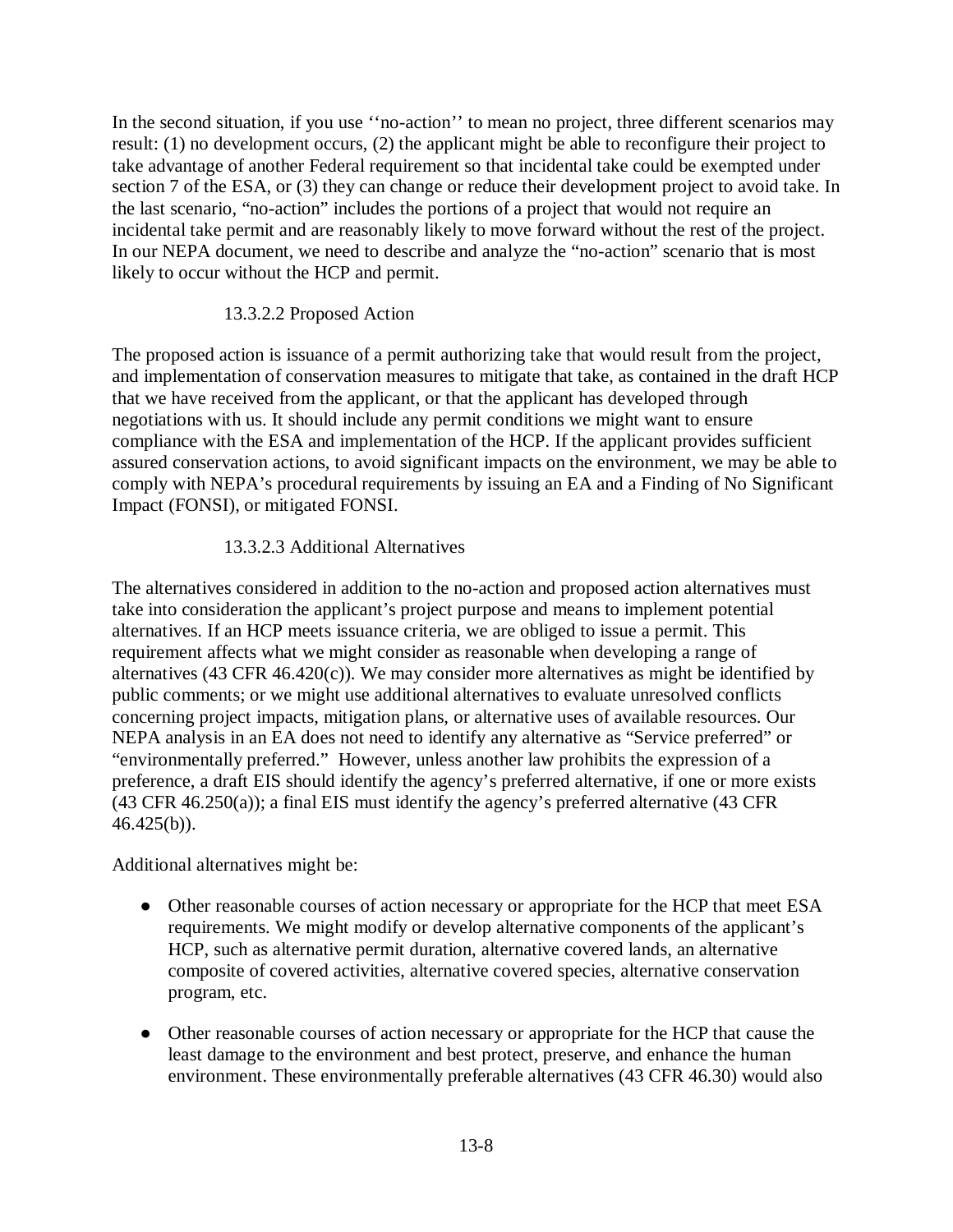include any potential mitigation measures not already included in the proposed action or other alternatives.

● Applicants tend to highlight the avoidance measures built into a proposal. We can compare this in our review to an alternative that does not incorporate any avoidance or other conservation measures.

## **13.4 Public Participation**

## *13.4.1 Public Participation Requirements*

The June 1, 2000, Five-Point Policy addendum to the previous HCP Handbook established specific required public review times for each NEPA level of review. We believe that our implementation of the program since then has increased public acceptance. Likewise, our increased emphasis on public outreach in support of Service programs, including the guidance presented in this Handbook, has improved our public engagement in ways that often surpass that provided by a *Federal Register* notice.

Therefore, in this revised Handbook, we establish new public comment periods for review of draft NEPA and HCP documents.

- Low-effect and EA-level HCPs need only the 30-day notice period as required by ESA section  $10(c)$ .
- Preparation of an EIS requires:
	- a notice of intent to prepare an EIS,
	- scoping public notice (can combine with notice of intent)(30 days),
	- a notice of availability of the proposed HCP and the draft EIS (60 days), and
	- notice of availability for the HCP, final EIS, and Record of Decision (30 days).

Also, for an EIS, we must coordinate with the U.S. Environmental Protection Agency (EPA) on concurrent notices that they publish. We require a minimum 60-day notice of availability of the proposed HCP and draft EIS. In some unusual situations, we may want to advertise for longer periods (Chapter 14.6).

## *13.4.2 Let Interested Parties Know about The Application's Comment Period*

During the public comment period, any member of the public may review and comment on the HCP and the accompanying NEPA document, if applicable. If an EIS is required, the public can also participate during the scoping process. We announce all complete applications received in the *Federal Register*. When practicable, the Services will announce the availability of HCPs in electronic format and in local newspapers of general circulation.

## *13.4.3 Incorporating Public Participation During the Development of an HCP*

The Services will strongly encourage potential applicants to allow for public participation during the development of an HCP, particularly if non-Federal public agencies (e.g., State Fish and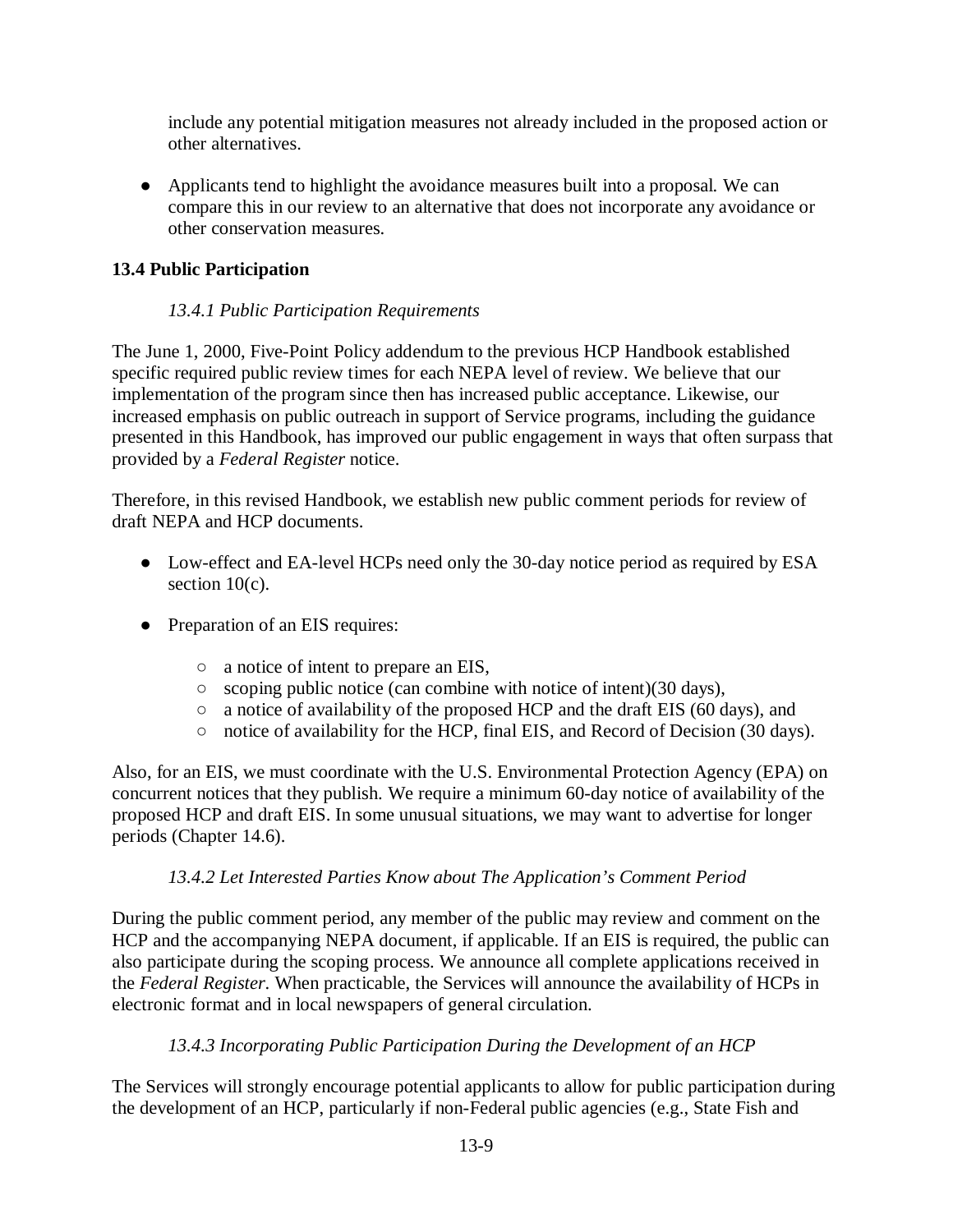Wildlife agencies) are involved. Although the development of an HCP is the applicant's responsibility, the Services will encourage applicants for most large-scale, regional HCP efforts to provide extensive opportunities for public involvement during the planning and implementation process. The Services encourage the use of scientific advisory committees during the development and implementation of an HCP. The integration of a scientific advisory committee and perhaps other stakeholders improves the development and implementation of any adaptive management strategy. Advisory committees can assist the Services and applicants in identifying key components of uncertainty and determining alternative strategies for addressing that uncertainty. We also encourage the use of peer review for an HCP. An applicant, with guidance from the Services, may seek independent scientific review of specific sections of an HCP and its operating conservation strategy to ensure the use of the best scientific information.

### *13.4.4 Considering Tribal Interests in an HCP*

We recommend that applicants include participation by affected Native American tribes during the development of the HCP. If an applicant chooses not to consult with Tribes, under the Secretarial Order on Federal-Tribal Trust Responsibilities and ESA (see the [HCP Handbook](https://www.fws.gov/endangered/what-we-do/hcp-handbook-toolbox.html#Ch13)  [Toolbox\)](https://www.fws.gov/endangered/what-we-do/hcp-handbook-toolbox.html#Ch13), the Services will consult with the affected Tribes to evaluate the effects of the proposed HCP on tribal trust resources. We will also provide the information gained from the consulted tribal government to the HCP applicant prior to the submission of the draft HCP for public comment and will advocate the incorporation of measures that will conserve, restore, or enhance Tribal trust resources. After consultation with the tribal government and the applicant and after careful consideration of the Tribe's concerns, we will clearly state the rationale for the recommended final decision and explain how the decision relates to the Services' trust responsibility.

#### **13.5 Levels of NEPA Review**

Based on the magnitude of the action and, especially, on the significance of the anticipated effects, different processes and associated documentation are required to satisfy NEPA requirements (e.g., an EA or EIS). If a project does not qualify for a low-effect HCP, and thus a categorical exclusion, then an EA or EIS is required. As discussed above, the scope of NEPA review should focus on the effects of our Federal action. We should employ the lowest level of NEPA review that meets the requirements of our NEPA analysis. Depending on Regional U.S. Fish and Wildlife Service (FWS) procedures, signature authority for low-effect and certain EAlevel HCPs may be delegated to FWS Assistant Regional Directors or field office Project Leaders.

The NEPA review level controls much of the time and effort put into development of the HCP and review of the incidental take permit application.

## *13.5.1 Categorical Exclusion*

The Council on Environmental Quality (CEQ) defines categorical exclusions as "...a category of actions which do not individually or cumulatively have a significant effect on the human environment and which have been found to have no such effect in [accordance with] procedures adopted by a Federal agency in implementation of these [CEQ] regulations and for which,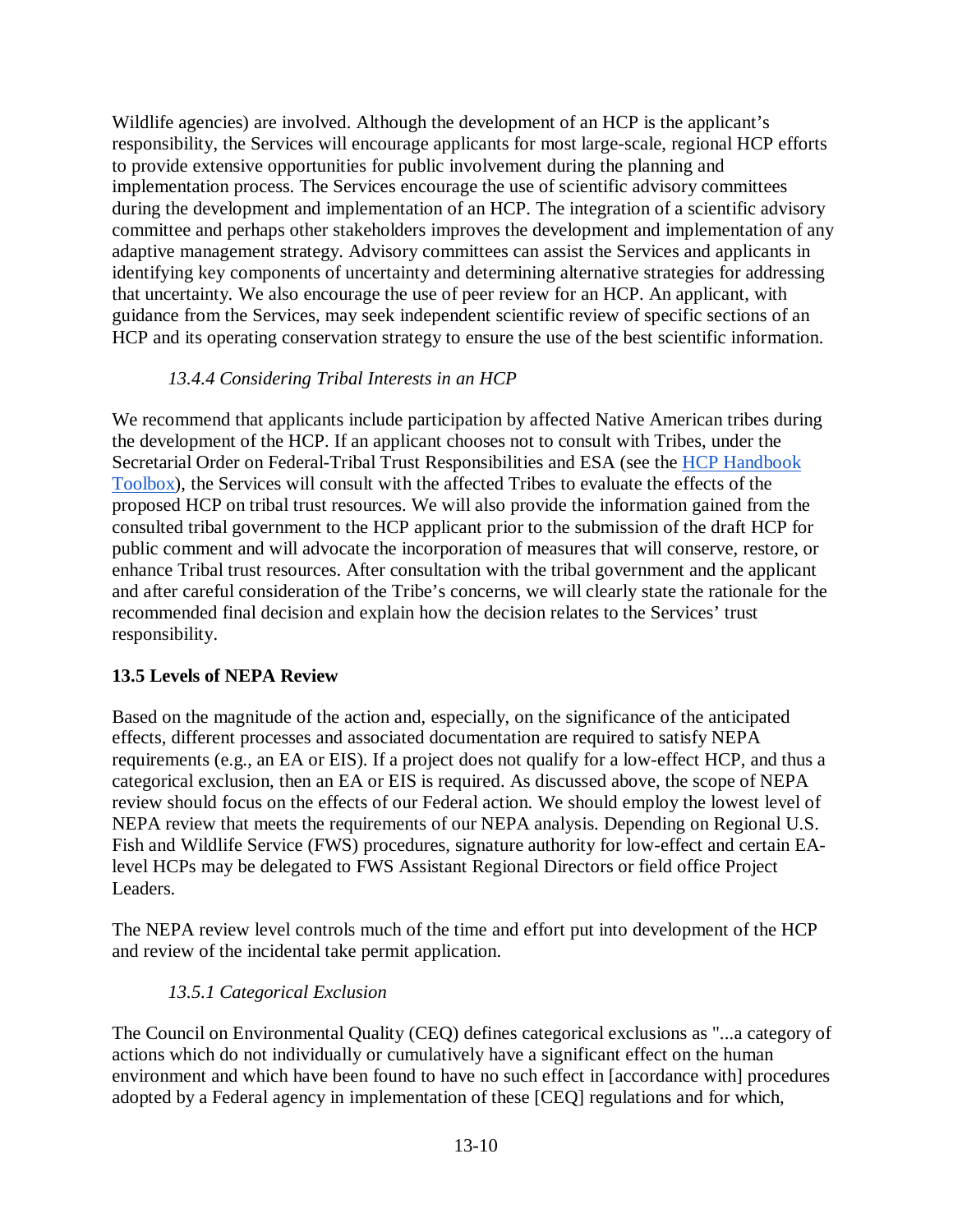therefore, neither an environmental assessment nor an environmental impact statement is required."

For an HCP to qualify for a categorical exclusion, none of the "extraordinary circumstances" listed in 43 CFR 46.215 can apply. These include:

**(a)** Have significant impacts on public health or safety?

**(b)** Have significant impacts on such natural resources and unique geographic characteristics as historic or cultural resources; park, recreation or refuge lands; wilderness areas; wild or scenic rivers; national natural landmarks; sole or principal drinking water aquifers; prime farmlands; wetlands (EO 11990); floodplains (EO 11988); national monuments; migratory birds; and other ecologically significant or critical areas?

**(c)** Have highly controversial environmental effects or involve unresolved conflicts concerning alternative uses of available resources [NEPA section 102(2)(E)]?

**(d)** Have highly uncertain and potentially significant environmental effects or involve unique or unknown environmental risks?

**(e)** Establish a precedent for future action or represent a decision in principle about future actions with potentially significant environmental effects?

**(f)** Have a direct relationship to other actions with individually insignificant but cumulatively significant environmental effects?

**(g)** Have significant impacts on properties listed, or eligible for listing, on the National Register of Historic Places as determined by the bureau?

**(h)** Have significant impacts on species listed, or proposed to be listed, on the list of endangered or threatened species or have significant impacts on designated critical habitat for these species?

**(i)** Violate a Federal law, or a State, local, or tribal law or requirement imposed for the protection of the environment?

**(j)** Have a disproportionately high and adverse effect on low income or minority populations (EO 12898)?

**(k)** Limit access to and ceremonial use of Indian sacred sites on Federal lands by Indian religious practitioners or significantly adversely affect the physical integrity of such sacred sites (EO 13007)?

**(l)** Contribute to the introduction, continued existence, or spread of noxious weeds or non-native invasive species known to occur in the area or actions that may promote the introduction, growth, or expansion of the range of such species (Federal Noxious Weed Control Act and EO 13112) (see [the HCP Handbook Toolbox\)](https://www.fws.gov/endangered/what-we-do/hcp-handbook-toolbox.html#Ch13).

FWS definitions for categorical exclusions are found at 516 Departmental Manual (DM) 8 (see the [HCP Handbook Toolbox\)](https://www.fws.gov/endangered/what-we-do/hcp-handbook-toolbox.html#Ch13). Section 8.5 of that directive says, "Categorical exclusions are classes of actions which do not individually or cumulatively have a significant effect on the human environment. Categorical exclusions are not the equivalent of statutory exemptions." The list of permit and regulatory functions that qualify as categorical exclusions encompass "the issuance of ESA section  $10(a)(1)(B)$  "low-effect" incidental take permits that, individually or cumulatively, have a minor or negligible effect on the species covered in the habitat conservation plan." Therefore, although take is likely to occur under HCP implementation, accounting for the minimization and mitigation measures proposed in the HCP would result in impacts so minor as to be negligible.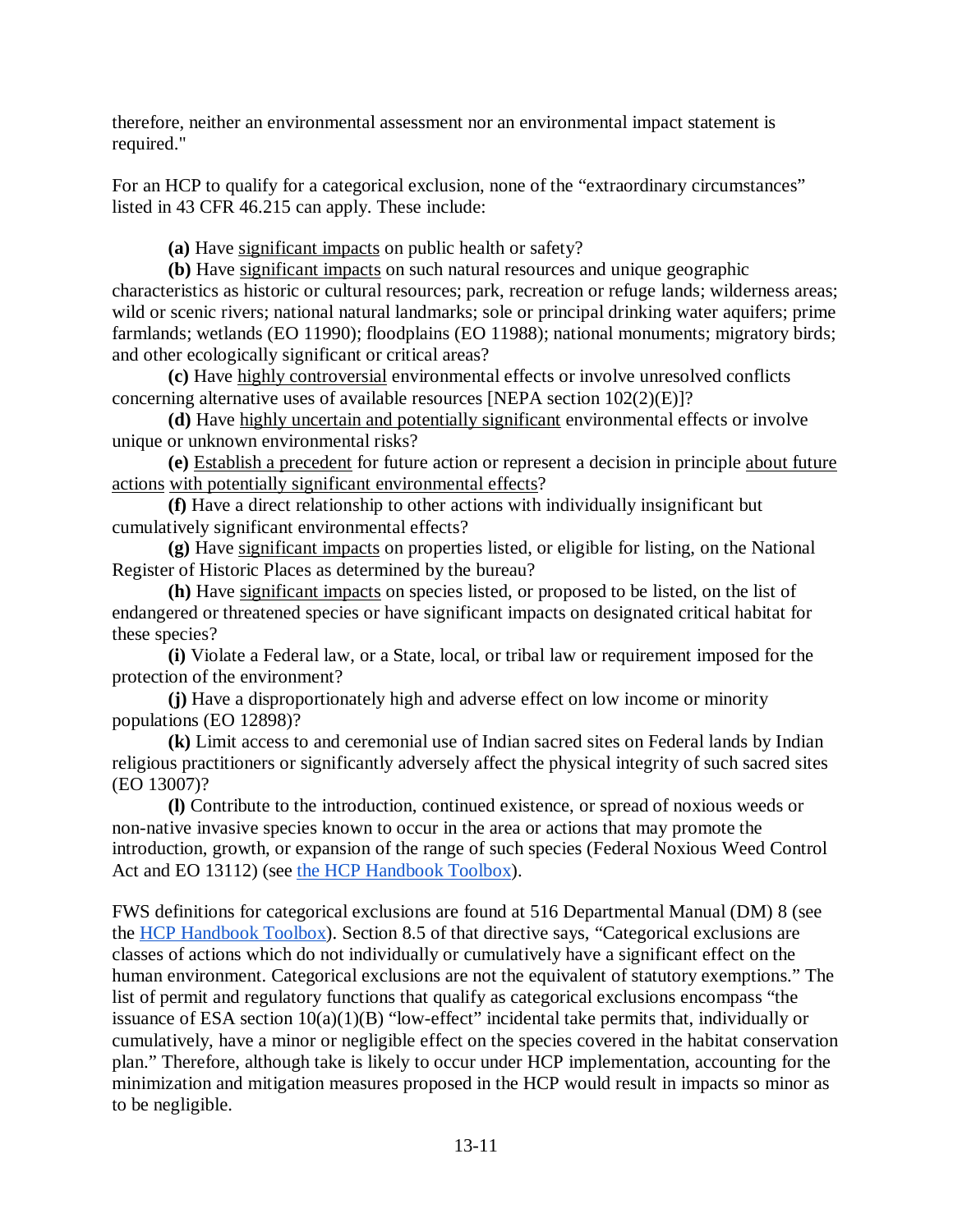FWS has a screening form to determine if a project qualifies as a categorical exclusion. Service staff must complete this form and include sound justification for the answer to each question on the form (see the Low-Effect screening form in the [HCP Handbook Toolbox.](https://www.fws.gov/endangered/what-we-do/hcp-handbook-toolbox.html#Ch13)

National Marine Fisheries Service (NMFS) has a categorical exclusion for low-effect HCPs at NOAA Administrative Order Series 216-6, Section 6.03e.3(d) (see the [HCP Handbook](https://www.fws.gov/endangered/what-we-do/hcp-handbook-toolbox.html#Ch13)  [Toolbox\)](https://www.fws.gov/endangered/what-we-do/hcp-handbook-toolbox.html#Ch13). NMFS's extraordinary circumstances would preclude a categorical exclusion for actions that involve a geographic area with unique characteristics, are the subject of public controversy based on potential environmental consequences, have uncertain environmental impacts or unique or unknown risks, establish a precedent or decision in principle about future proposals, may result in cumulatively significant impacts, or may have any adverse effects upon endangered or threatened species or their habitats (NAO 216-6, 5.05c).

## *13.5.2 Environmental Assessment*

An EA is a concise public document, prepared in compliance with NEPA that briefly discusses the purpose and need for an action, and alternatives to such action. It provides sufficient evidence and analysis of impacts to determine whether to prepare an EIS or a FONSI. If we have already determined that an EIS is warranted, we do not need to prepare an EA.

The purpose of preparing an EA is to determine whether the proposed action would result in significant effects to the human environment. To determine whether a proposed Federal action would require an EIS, we must consider two distinct factors: context and intensity.

- Context refers to the significance of a proposed action in different settings What are the possible impacts to local, regional, or national interests that might result from our action?. Significance varies with the setting of the proposed action. For instance, in the case of a site-specific action, significance would usually depend upon the effects in the locale rather than in the world as a whole. Both short- and long-term effects are relevant.
- Intensity is the severity of the impacts relative to these different, affected settings. We should consider the following in evaluating intensity (40 CFR 1508.27):
	- Impacts that may be both beneficial and adverse. A significant effect may exist even if we believe that on balance the effect will be beneficial.
	- The degree to which the proposed action affects public health or safety.
	- Unique characteristics of the geographic area such as proximity to historic or cultural resources, park lands, prime farmlands, wetlands, wild and scenic rivers, or ecologically critical areas.
	- The degree to which the effects on the quality of the human environment are likely to be highly controversial.
	- The degree to which the possible effects on the human environment are highly uncertain or involve unique or unknown risks.
	- The degree to which the action may establish a precedent for future actions with significant effects or represents a decision in principle about a future consideration.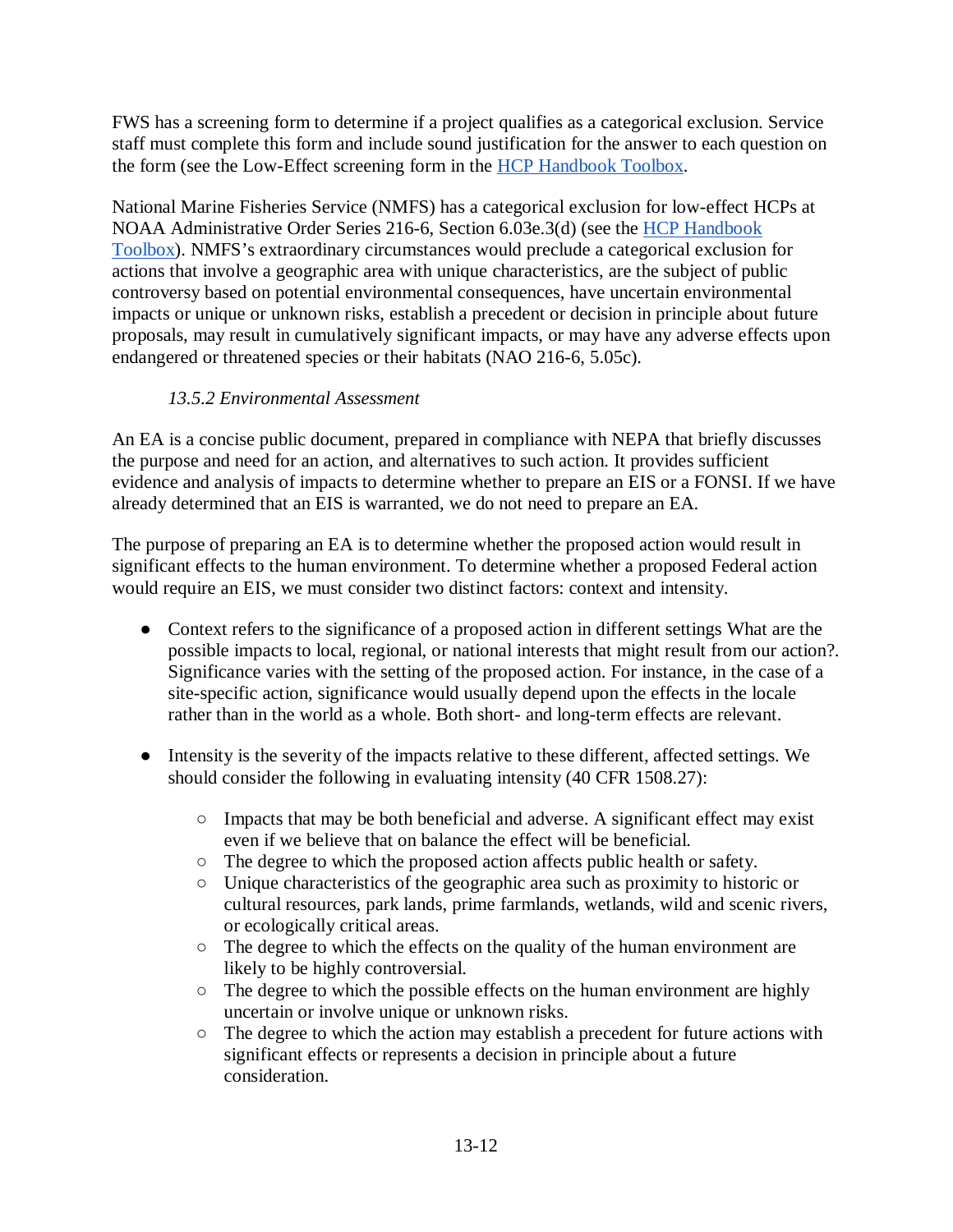- Whether the action is related to other actions with individually insignificant but cumulatively significant impacts. Significance exists if it is reasonable to anticipate a cumulatively significant impact on the environment. Significance cannot be avoided by terming an action temporary or by breaking it down into small component parts.
- The degree to which the action may adversely affect districts, sites, highways, structures, or objects listed in or eligible for listing in the National Register of Historic Places or may cause loss or destruction of significant scientific, cultural, or historical resources.
- The degree to which the action may adversely affect an endangered or threatened species or its habitat that has been determined to be critical under
- Whether the action threatens a violation of Federal, State, or local law or requirements imposed for the protection of the environment.

The EA process culminates with a decision by the Regional Director on one of several alternatives developed in response to the proposed Federal action. Once the Regional Director selects an alternative, he or she will decide whether issuance of the incidental take permit, including subsequent implementation of the covered activities and the conservation plan described in the HCP, will significantly affect the quality of the human environment, as defined by the NEPA.

An EA should be prepared in any one of these situations:

- an action is not listed as a categorical exclusion, or the action is not listed as an action normally requiring an EIS, and a decision to prepare an EIS has not been made;
- additional analysis and public input are needed to know whether the potential for significant impact exists;
- preliminary analysis indicates there is no scientific basis to believe significant impacts would occur, but some level of scientific controversy exists;
- the action is described on the list of actions normally categorically excluded, but one of the extraordinary circumstances applies; or
- potential significant effects that might otherwise require an EIS could be substantially mitigated with proven mitigation measures or alternatives with proven mitigation incorporated into it.

CEQ has advised agencies to keep the length of EAs to approximately 10-15 pages. This may not always be possible, but to avoid undue length, the EA may incorporate by reference background data to support its concise discussion of the proposal and relevant issues. We should avoid preparing lengthy EAs except in unusual cases, where a proposal is so complex that a concise document cannot meet the goals of Section 1508.9 and where it is extremely difficult to determine whether the proposal could have significant environmental effects.

## *13.5.3 Environmental Impact Statement*

CEQ regulations at 40 CFR [1502.1](http://www.gpo.gov/fdsys/pkg/CFR-2014-title40-vol33/pdf/CFR-2014-title40-vol33-part1502.pdf) state "the primary purpose of an environmental impact statement is to serve as an action-forcing device to insure that the policies and goals defined in the Act are infused into the ongoing programs and actions of the Federal Government." In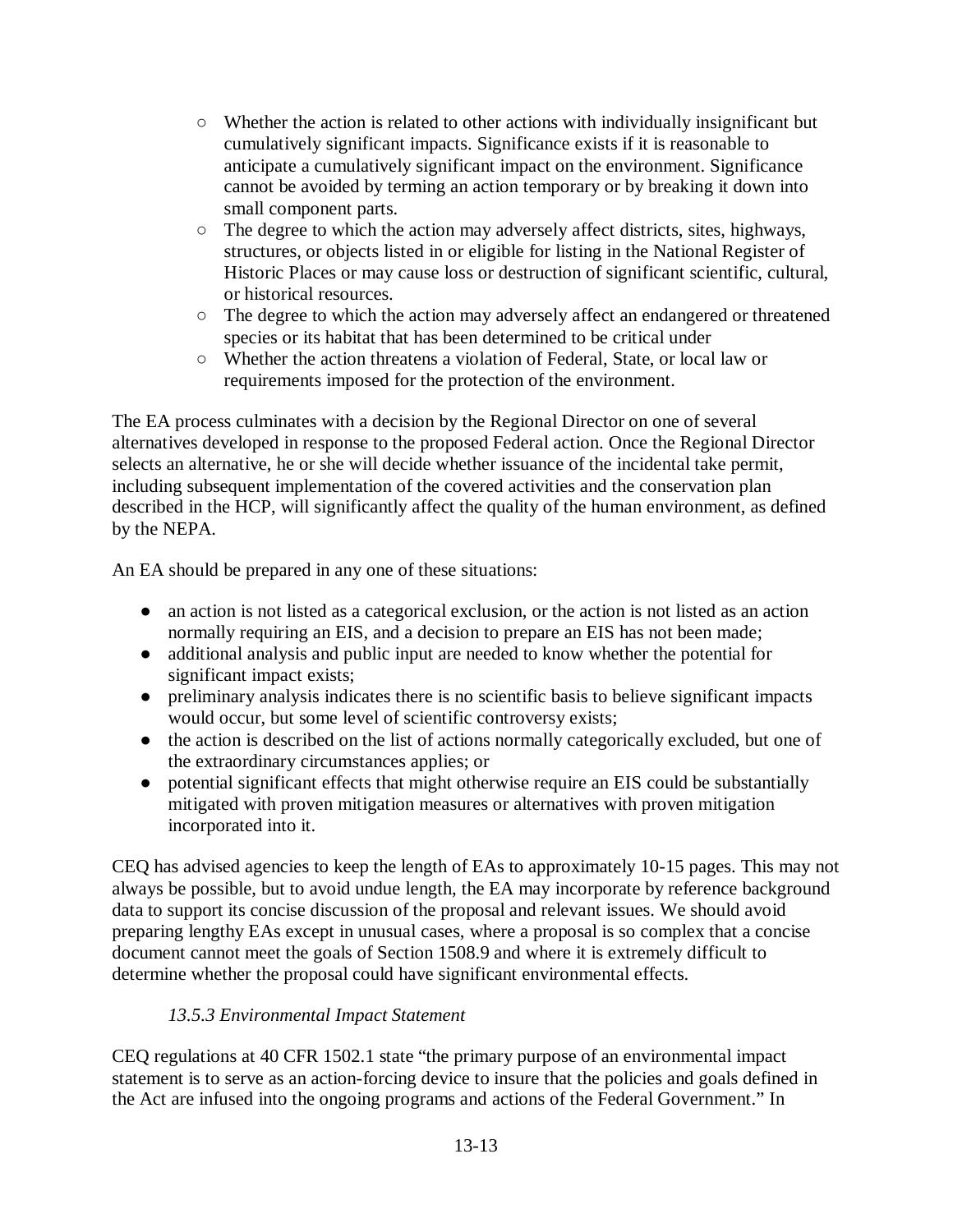practice, it is a detailed written statement required by section  $102(2)(C)$  of NEPA that analyzes the environmental impacts of a proposed action, adverse effects of a project that cannot be avoided, alternative courses of action, short-term uses of the environment versus the maintenance and enhancement of long-term productivity, and any irreversible and irretrievable commitment of resources (40 CFR 1508.11).

Preparation of an EIS takes significantly more effort than for an EA. Public notices are required to announce scoping for the EIS. Public notice for the availability of the draft EIS is generally combined with the public notice of availability of the HCP as required under ESA. We must also coordinate with EPA on EISs as they publish their own public notices that we must time with ours. Procedures for this coordination are in Chapter 14.5.

The text of final EISs should normally be less than 150 pages, and for proposals of unusual scope or complexity, less than 300 pages.

Our EAs and EISs can be more focused and concise by applying these strategies:

- *Scoping:* Determine exactly what decision we must make, and tailor the document to provide the information necessary for that decision. Clearly defined purpose and need will focus analyses on appropriate alternatives and impacts.
- *Relevance:* Describe only aspects of the human environment that are relevant to the proposed Federal action and the environmental effects to be analyzed.
- *Readability:* Use plain language, and keep it simple and consistent. Move technical analyses into appendices.
- *Appendices:* Only material prepared for that particular NEPA review, or another relevant NEPA review, should be considered for inclusion, and only include material essential for understanding the NEPA document.

## **13.6 Preparation of NEPA Document by Consultants**

EAs or EISs associated with an HCP almost always are prepared by a contractor paid by the applicant, because the Services typically do not have adequate resources to meet the applicant's timing needs. No matter who prepares the NEPA document, we are ultimately responsible for supervising its preparation and content, and the eventual conclusion and permitting decision. The Services need to provide leadership, direction, guidance, and supervision when consultants prepare our NEPA documents. We want to keep document preparation on track and focused on necessary analyses.

In accordance with 40 CFR 1506.5, 43 CFR 46.105, and 516 DM 8, contractors execute a disclosure statement prepared by us, or a cooperating agency, specifying that they have no financial or other interest in the outcome of the project. The disclosure statement specifying that the contractor has no financial or other interest in the outcome of the project must be included in the draft and final NEPA document to memorialize and ensure there has been no conflict of interest. Under certain circumstances, an applicant that is a State agency can be the primary preparer of the NEPA document if the agency meets the requirements of section 102(2)(D) of NEPA.